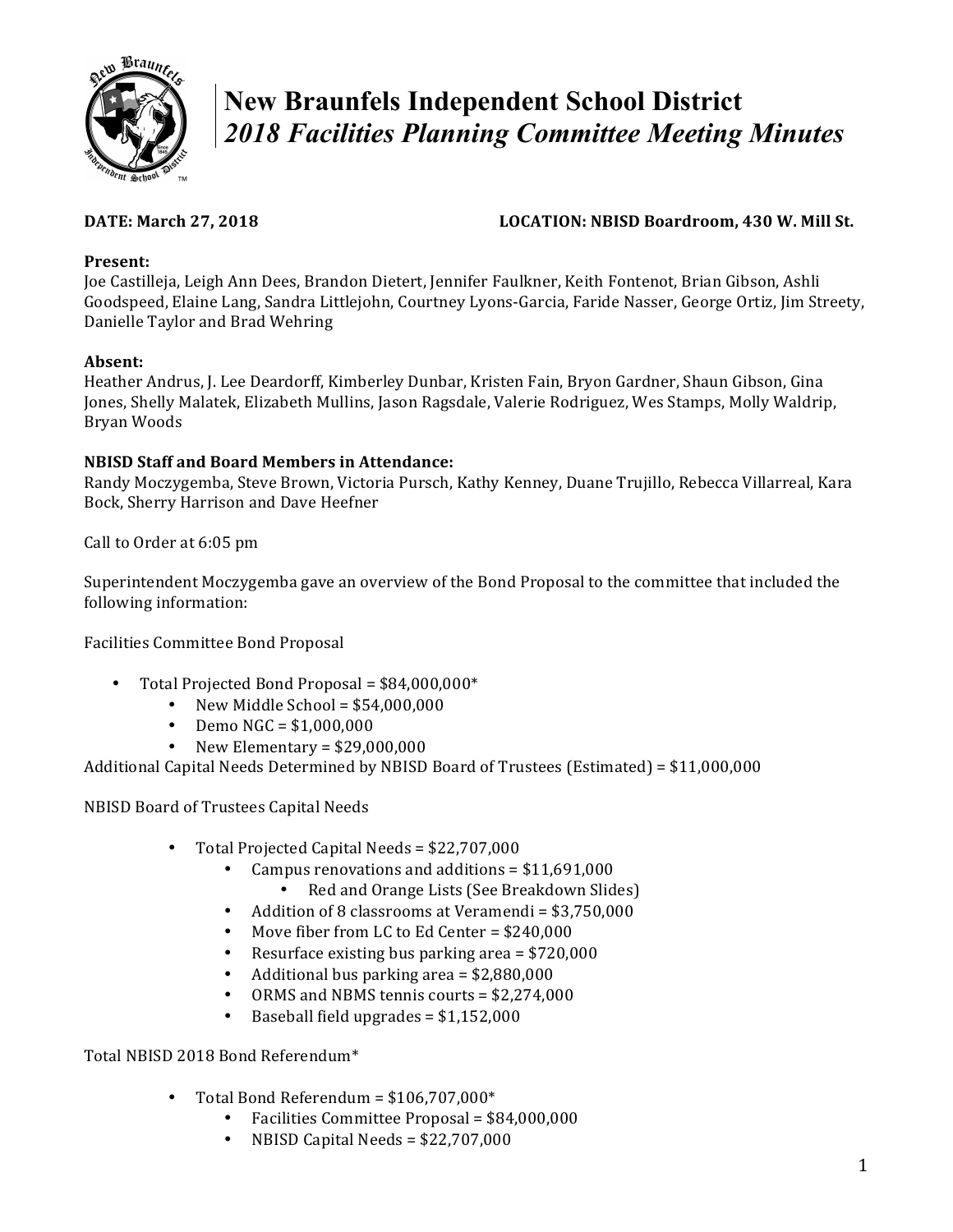NBISD Capital Needs Red List Items

- NBHS
	- Replace Auditorium and Kitchen Chillers \$350,000
	- Replace Rooftop Chillers  $100/800$  wings = \$250,000
	- Replace Science Chiller =  $$150,000$
	- Add Security Card Readers  $(60 \text{ doors}) = $300,000$
- $NGC$ 
	- Add Security Card Readers = \$200,000
- NBMS
	- Add security card readers  $(40 \text{ doors}) = $200,000$
- ORMS
	- Replace chiller \$150,000
	- Add security card readers  $(40 \text{ doors}) = $200,000$
- County Line
	- Replace main chiller =  $$350,000$
	- Replace vinyl wallpaper/paint classrooms  $&$  cafeteria = \$200,000
	- Classroom carpet replacement with  $VCT = $120,000$
	- Pave bus drive  $= $300,000$
	- Add security card readers  $(20 \text{ doors}) = $100,000$
- **Walnut Springs** 
	- Replace chiller =  $$115,000$
	- Replace vinyl wallpaper/paint classrooms  $&$  cafeteria = \$180,000
	- Classroom carpet replacement with  $VCT = $115,000$
	- Add security card readers  $(20 \text{ doors}) = $100,000$
- **Memorial** 
	- Replace chiller =  $$130,000$
	- Replace vinyl wallpaper/paint classrooms  $&$  cafeteria = \$220,000
	- Classroom and hallway carpet replacement with  $VCT = $200,000$
	- Add security card readers  $(20$  doors) = \$100,000
- Lone Star Early Childhood Center
	- Repaint classroom & office casework & walls =  $$130,000$
	- Add security card readers  $(20 \text{ doors}) = $100,000$
- Lamar
	- Add security card readers  $(20$  doors) = \$100,000
- Klein Road
	- Add security card readers  $(20$  doors) = \$100,000
- Voss Farms
	- Add security card readers  $(20$  doors) = \$100,000
- Veramendi
	- Add security card readers  $(20$  doors) = \$100,000
- Seele
	- Add security card readers  $(20 \text{ doors}) = $100,000$
- Carl Schurz
	- Add security card readers  $(20$  doors) = \$100,000
	- Security bollards at multiple campuses  $= $130,000$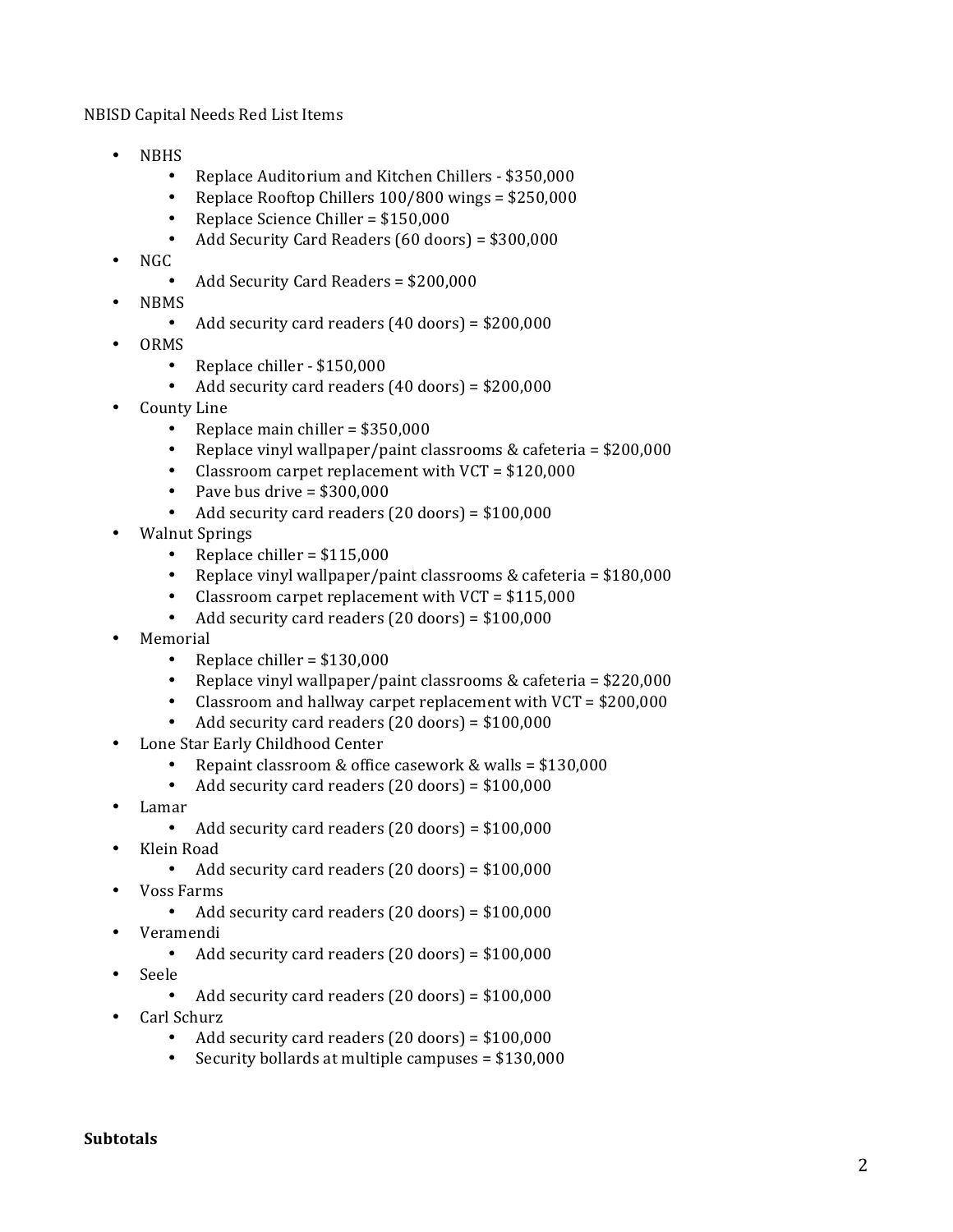- Red Items Construction Costs = \$4,990,000
- Red Items Soft Costs  $(20%) = $998,000$
- Total Orange (Construction  $+$  Soft) Costs = \$5,998,000

#### **NBISD Capital Needs Orange List Items**

- NBHS
	- Replace carpet in library  $&$  office = \$120,000
	- Replace stage lighting  $=$  \$40,000
	- Repair, seal coat and restripe parking  $= $320,000$
- ORMS
	- Replace metal roof over gym and band areas  $=$  \$750,000
	- Replace carpet in band areas with  $VCT = $24,000$
- County Line
	- Seal coat and restripe parking  $=$  \$90,000
	- Classroom lighting and ceiling tile replacement  $= $680,000$
	- Repair cafeteria water infiltration  $=$  \$60,000
- Walnut Springs
	- Seal coat and restripe parking  $=$  \$90,000
	- Classroom lighting and ceiling tile replacement  $=$  \$650,000
	- Repair cafeteria water infiltration  $=$  \$60,000
- **Memorial** 
	- Seal coat and restripe parking  $=$  \$90,000
	- Classroom lighting and ceiling tile replacement  $=$  \$800,000
- Lamar
	- Repaint classroom walls  $&$  trim = \$140,000
	- Replace classroom carpet with  $VCT = $180,000$
	- Seal coat and restripe parking  $=$  \$61,000
- Lone Star
	- Replace exterior doors cafeteria  $& 400$  hall = \$24,000
	- Replace interior doors  $-$  500 hall = \$18,000
	- Replace office carpet  $= $21,000$
	- Seal coat and restripe parking  $=$  \$20,000
	- Classroom renovation (casework, sinks) = \$200,000
- Lamar
	- Repaint classrooms wall & trim =  $$140,000$
	- Replace classroom carpet with  $VCT = $180,000$
	- Seal coat and restripe parking  $=$  \$61,000
- **Transportation** 
	- Seal coat and restripe parking areas  $=$  \$315,000

#### **Subtotals**

- Orange Items Construction Costs =  $$4,753,000$
- Orange Items Soft Costs  $(20%) = $950,000$
- Total Orange (Construction  $+$  Soft) Costs = \$5,703,000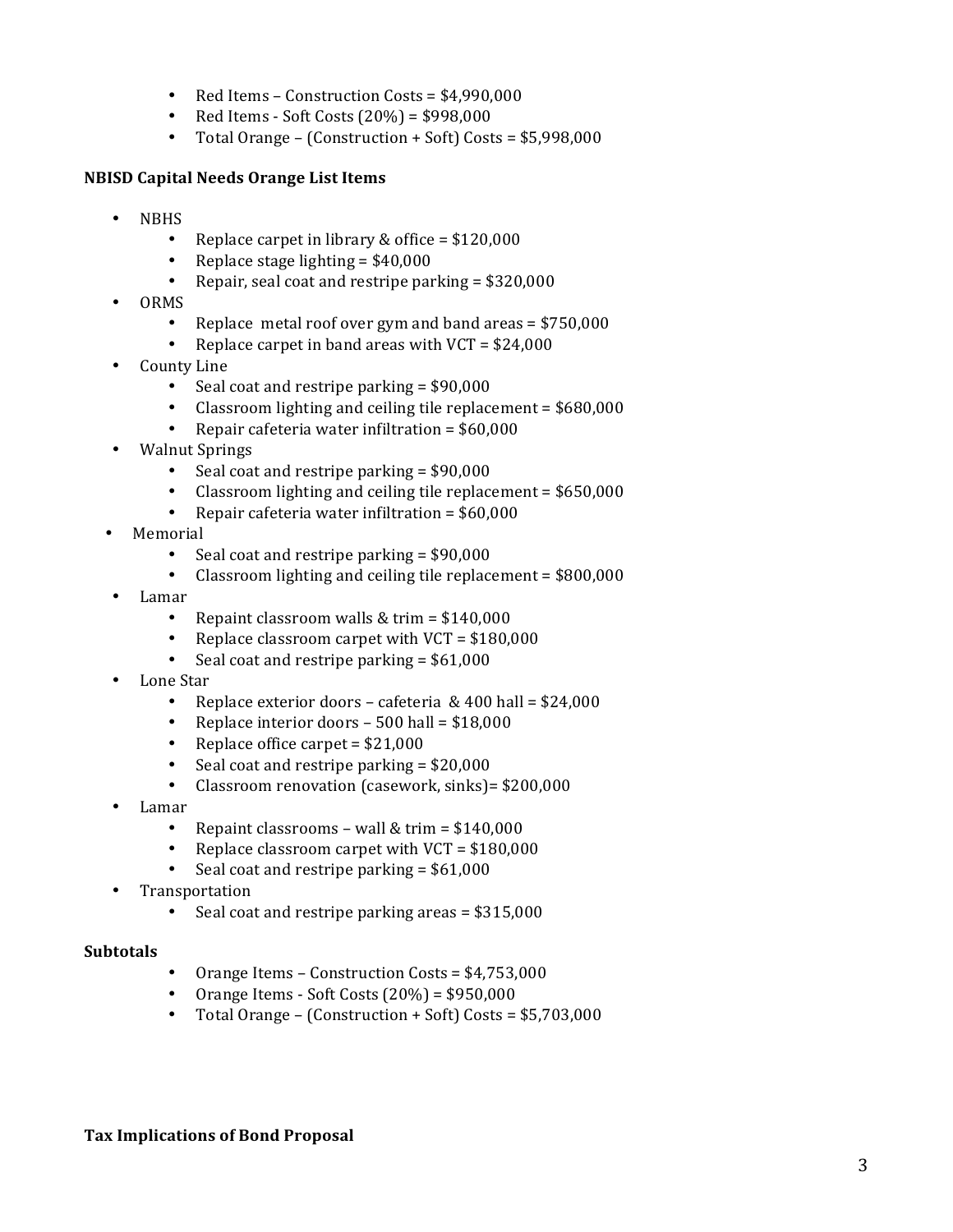| <b>Fiscal Year</b><br>June 30 | <b>Issuance of</b><br>\$106,700,000 | <b>Change in I&amp;S</b><br><b>Tax Rate</b> | <b>Difference in Tax</b><br>Rate vs. Current |
|-------------------------------|-------------------------------------|---------------------------------------------|----------------------------------------------|
| Current I&S Rate              | \$0.3258                            |                                             |                                              |
| 2018-19                       | \$0.3258                            | \$0.0000                                    | \$0.0000                                     |
| 2019-20                       | \$0.3305                            | \$0.0047                                    | \$0.0047                                     |
| 2020-21                       | \$0.3358                            | \$0.0053                                    | \$0.0100                                     |
| 2021-22                       | \$0.3458                            | \$0.0100                                    | \$0.0200                                     |
| 2022-23                       | \$0.3558                            | \$0.0100                                    | \$0.0300                                     |
| 2023-24                       | \$0.3537                            | $-$0.0021$                                  | \$0.0279                                     |
| 2024-25                       | \$0.3488                            | $-$ \$0.0049                                | \$0.0230                                     |

### **Q&A**

Q: Did we include inflation cost considering the rise in the cost of steel?

A; Yes. Our bond package includes inflation in the price.

Q: What was added to the bond that the committee did not discuss before recommendations were made to the board?

A: Tennis courts addition at middle schools, baseball field upgrades, addition to Veramendi Elementary and security bollards at all campuses.

Q: Will the new middle school have tennis courts?

A: Yes, our new prototype for the middle school will include tennis courts.

He made an additional comment related to this subject. A comment was posted on the Herald-Zeitung's website about the bond article. The reader stated negatively that we are spending money on athletics and not enough on academics. He wanted the group to know that the total amount to be spent on athletics in the bond package is 3 percent of the bond funds.

Q: Will the tracks at the middle school be resurfaced?

A: Not at this time since the price on the bid alternate came in higher than anticipated. We will revisit with the 4B board at a future date.

O: Will we ever offer soccer and softball at the middle school campuses?

A: More than likely not, due to the funding needed to run the programs.

#### **Additional Comments Regarding Tax Impact**

No tax rate increase until second year and up to a total of 3 cents at the third year and then it would go back down. These are conservative projections, so there may not be a tax rate increase. There is no way to know, however, until property value growths are determined year to year.